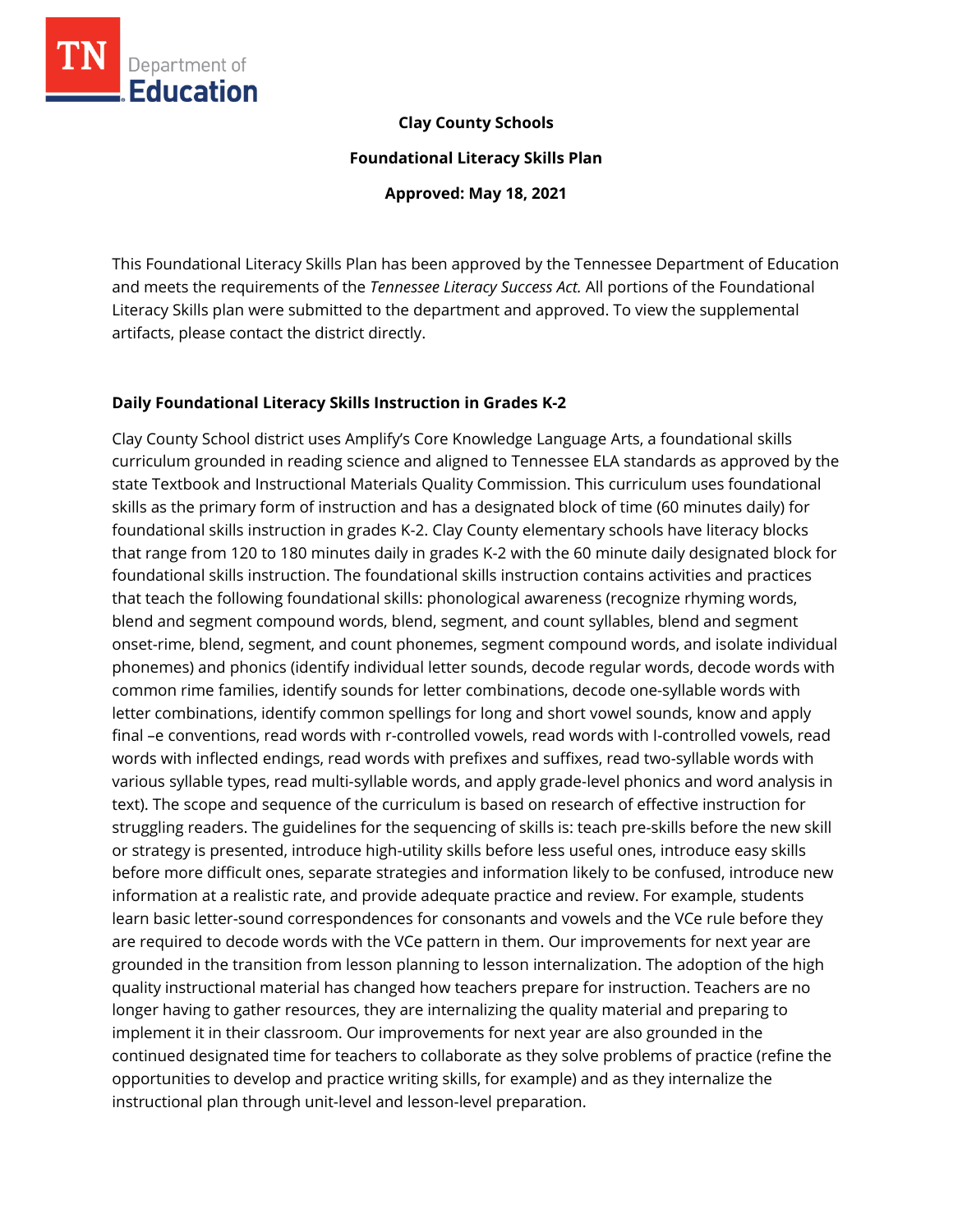### **Daily Foundational Literacy Skills Instruction in Grades 3-5**

Clay County School district has an integrated literacy block for grades three through five grounded in reading science aligned to Tennessee ELA standards. Clay County adopted Amplify's Core Knowledge Language Arts for Grade three, four, and five; Pearson's Savas Learning for grades six through twelve. The curriculum materials are selected from those approved by the state Textbook and instructional Materials Quality Commission. During the integrated ELA block that meets an evidencebased approach to applying foundational skills within daily lessons, our students receive a total of 120 to 180 minutes in third grade, 120 to 150 minutes in fourth grade, and 60 to 120 minutes in fifth grade of ELA instruction. All daily instruction includes components of knowledge-building for about 60 minutes per day and foundational skills instruction that includes fluency, grammar, morphology, spelling, and writing for at least 30 minutes per day. The adopted curriculum also engages students in work around fluency, vocabulary, and comprehension. The fluency, vocabulary, and comprehension skills are not taught in isolation, but are embedded within the lesson to ensure continuity, cohesion, and connection. For example, our 3rd graders completed the unit on Light and Sound. The unit integrates the skills of spelling, dictionary skills, grammar, and morphology with the scientific knowledge of light and sound. Students will review and learn spelling with "a\_e", will become proficient in the application of guide words, will learn conjunctions as a part of speech, and learn new suffixes. The integration of the above skills will be learned while increasing the students' knowledge of light and sound. Our improvements for next year are grounded in the implementation of the high quality materials and the integration of literacy skills and knowledge. Teachers will be provided professional development focused on integrated literacy instruction and differentiation.

## **Approved Instructional Materials for Grades K-2**

Amplify - K-5 Core Knowledge Language Arts

## **Approved Instructional Materials for Grades 3-5**

Amplify - K-5 Core Knowledge Language Arts

## **Additional Information about Instructional Materials**

Grades K-5 will utilize Amplify CKLA in conjunction with the TDOE Foundational Literacy Curriculum.

## **Universal Reading Screener for Grades K-5. This screener complies with RTI<sup>2</sup>and Say Dyslexia requirements.**

NWEA MAP is our universal screener assessment for benchmarking in grades K-8. The universal dyslexia screener is PASS and PWRS, which is Say Dyslexia compliant. Additionally, we will also be using the state universal screening option.

#### **Intervention Structure and Supports**

In fall, students are given a universal screener (NWEA- MAP) to determine which students have a significant reading deficiency or are "at-risk". Our grade-level teachers and principals review universal screener data to determine which students score between the 0-25th percentile. Those students demonstrating need are classified as in need of Tier II or Tier III instruction. Students classified as Tier II or Tier III are given a diagnostic assessment (AIMSWEB) to determine specific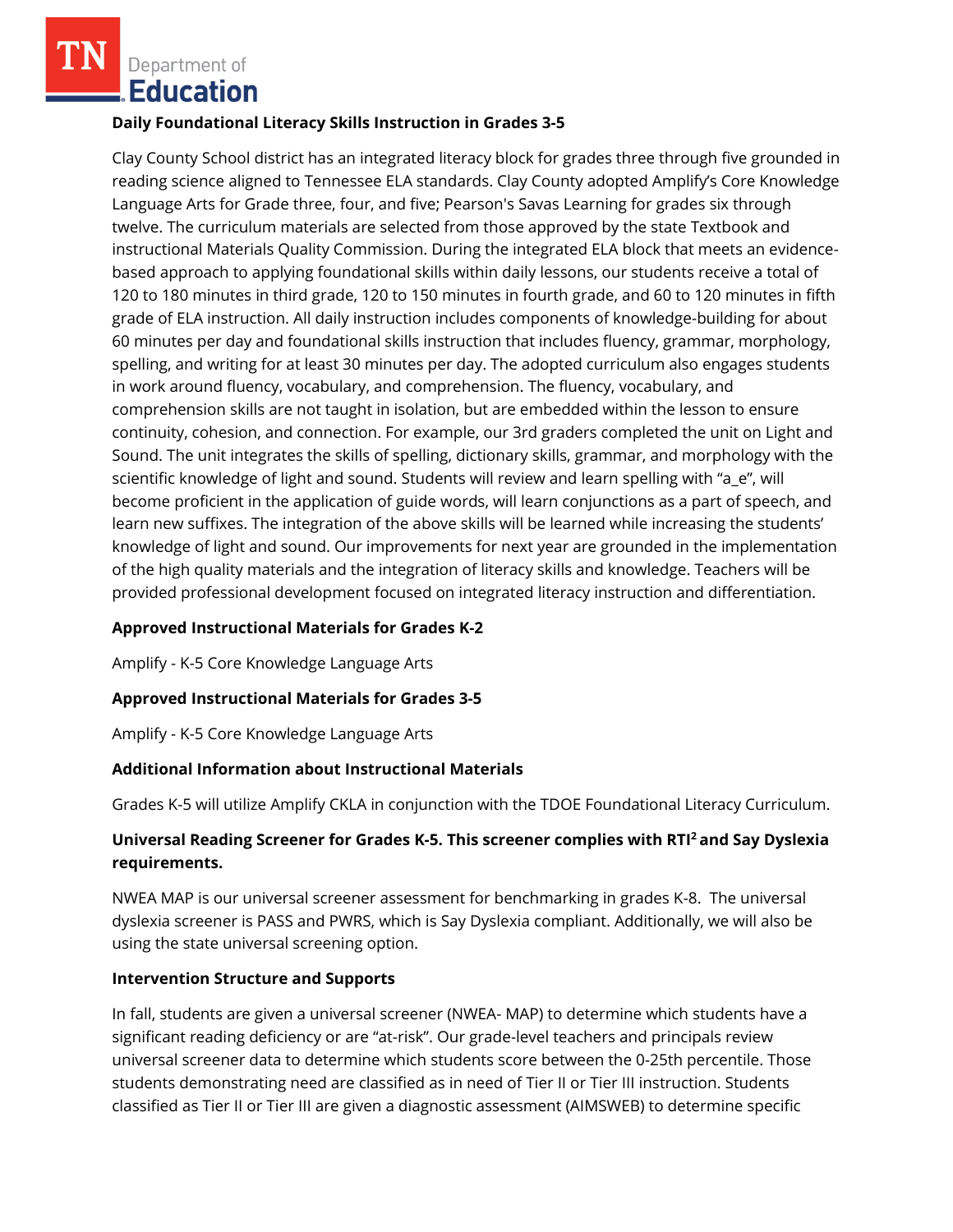deficits in order to best assign students to a small group with an intervention that will narrow skill gaps. Students receive daily, small-group intervention for at least 45 minutes in their area of greatest deficit.

We have research-based options for reading intervention support available to our students who are "at-risk" and/or who have been identified with a significant reading deficiency. Our recently adopted ELA curriculum contains an assessment and remediation guide in which teachers can find activities that directly address skill gaps. They can tailor this to the needs of their RTI group of students. If that intervention is not proving to be effective, more comprehensive, strategic interventions (such as SPIRE) become an option. Data teams meet every 4  $\frac{1}{2}$  weeks to determine if a change in the intervention or the person providing the intervention is warranted. The data team also looks at other variables (attendance, engagement) as part of the decision-making process before a change is made to the programming or provider.

Our students receive explicit instruction in their area of deficit in small groups using research-based materials and strategies. These students are also screened using additional survey level assessments to determine if they have characteristics of dyslexia. Students who do demonstrate those characteristics receive intensive intervention as outlined in the Say Dyslexia Law using programs that meet the law's requirements. Our district uses a research-based supplemental program as one intervention for students with characteristics of dyslexia. Our district notifies families of students who demonstrate characteristics of dyslexia. Families are notified that the SPIRE curriculum is used to support those students, as it is based on the Orton-Gillingham approach of systematic, explicit, sequential, phonics-based instruction and is considered a strong support for those students.

Intervention takes place daily during a grade-level time in the master schedule just for RTI. When students are in their RTI groups, they work on activities and assignments that make them stronger in that skill. For example, students who need instruction in comprehension may read a new text and answer scaffolded questions, all related to the knowledge-building unit they are studying in Tier I instruction. For students who need fluency support, they may receive intervention using the SPIRE program.

Additional TI and TII programs used: S.P.I.R.E Reading, Read Live, Edgenuity, Adopted ELA curriculum, and Sound Sensible

# **Parent Notification Plan/Home Literacy Reports**

Our district notifies parents in grades K-5 if their child is "at-risk" for or has a significant reading deficiency (as evidenced by students scoring in the 0-25th percentile) immediately after the district's schools complete the fall universal screening. Students' scores are communicated in parent-friendly language that provides a clear explanation of student skill gaps and the depth and extent of student needs. The parents are told what intervention their student will receive and the amount of time each day the student will receive services. This is coupled with a description of the importance of being able to read by the end of 3rd grade.

The district defines how students are assessed and what a "significant reading deficiency" means. Parents are subsequently notified of their child's progress, or lack of progress, after the 4 ½ week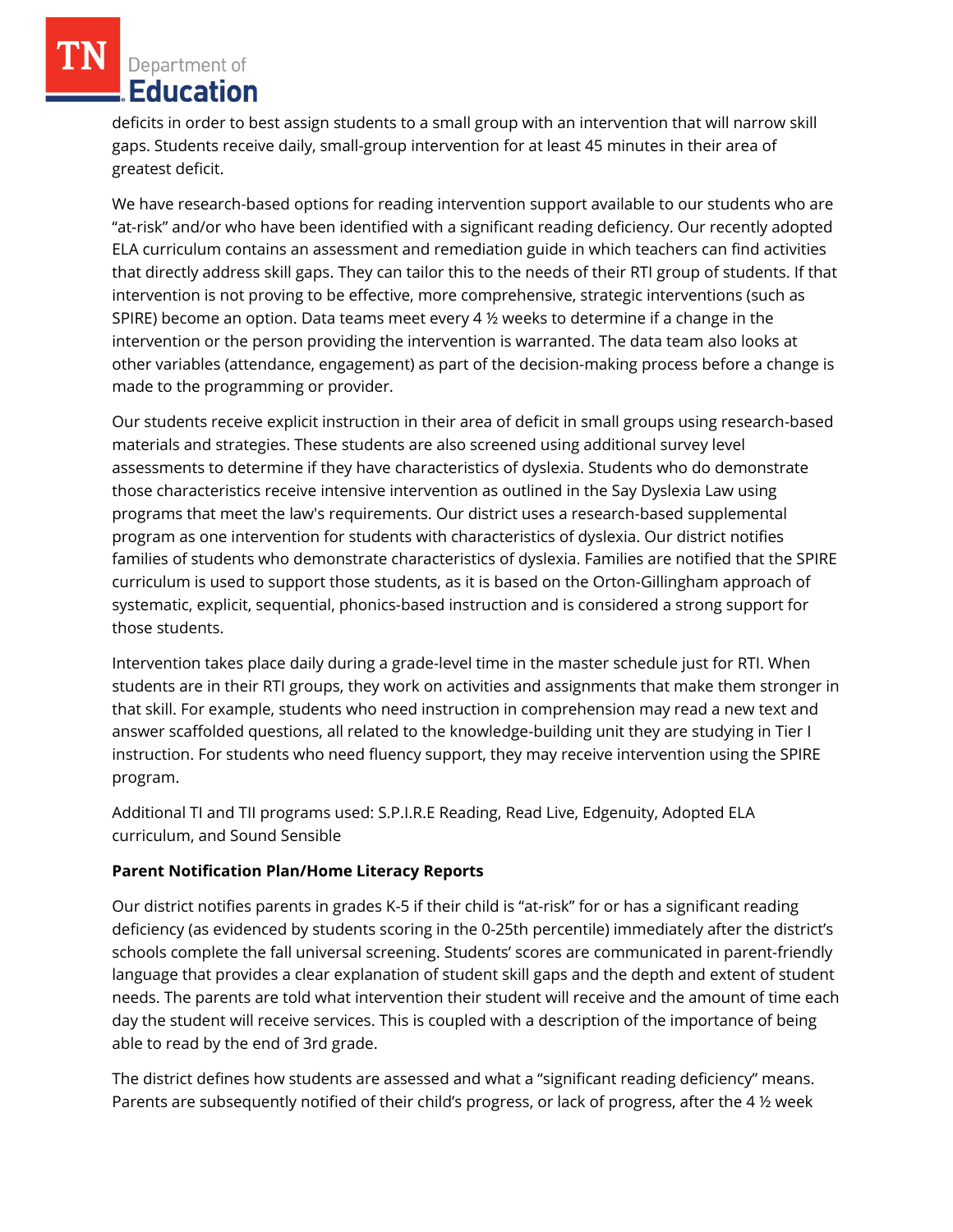data team meetings. In the parent notifications/communication, data teams note any changes being made if the child is not showing sufficient progress as evidenced by progress monitoring and universal screening data as well as recommended activities (that do not require purchased resources) that will support students in the area of deficit (activities are not tailored by child, but tailored by skill deficit generally). These communications go out to parents with students in grades K-3 three times annually and are shared in grades 4 and 5 annually.

Additionally, the ELA curriculum contains parent letters in the younger grades that outline the foundational skills and knowledge domains for the coming week that will inform and equip parents to work with the child. Families can better understand how to support their student(s) through questions about their texts and through an awareness of what foundational skills their child(ren) are learning.

# **Professional Development Plan**

CLAY COUNTY SCHOOLS

## Plan for 2021-2022 with TN Foundational Skills Focus

In April 2021, all PK-5, special education, ELL, and RTI teachers and VPK assistants will complete week one of the TDOE Foundational Literacy Online Training. In June/July 2021, all all PK-5, special education, ELL, and RTI teachers and VPK assistants will complete week two of the TDOE Foundational Literacy On-Site Training. Both weeks of training will allow collaboration with other district teachers PK-5th, RTI interventionists, and special education teachers.

K-2 teachers completed the course listed below in Summer 2020, and then collaborated with the district reading coach to plan implementation and application strategies (using the Achieve the Core guidance documents and upcoming TDOE resources) within the CKLA. All TDOE unit resources, videos, and guidance documents have been shared with all K-5 teachers via Google Drive.

Completed June 2020:

Topic 1 35:18 Foundational Nuts and Bolts

Topic 2 47:55 Phonological and Phonemic Awareness

Topic 3 27:09 Phonics Part 1

Topic 4 38:00 Phonics Part 2 (application)

Topic 5 53:13 Early Reading

Topic 6 45:45 Practice, Practice, Practice

Topic 7 32:24 Assessment

Any new/incoming K-2 teachers and VPK teachers will complete the above modules in June-July 2021.

In addition, K-5 classrooms will continue to utilize the Best for All Central video resources as grade appropriate.